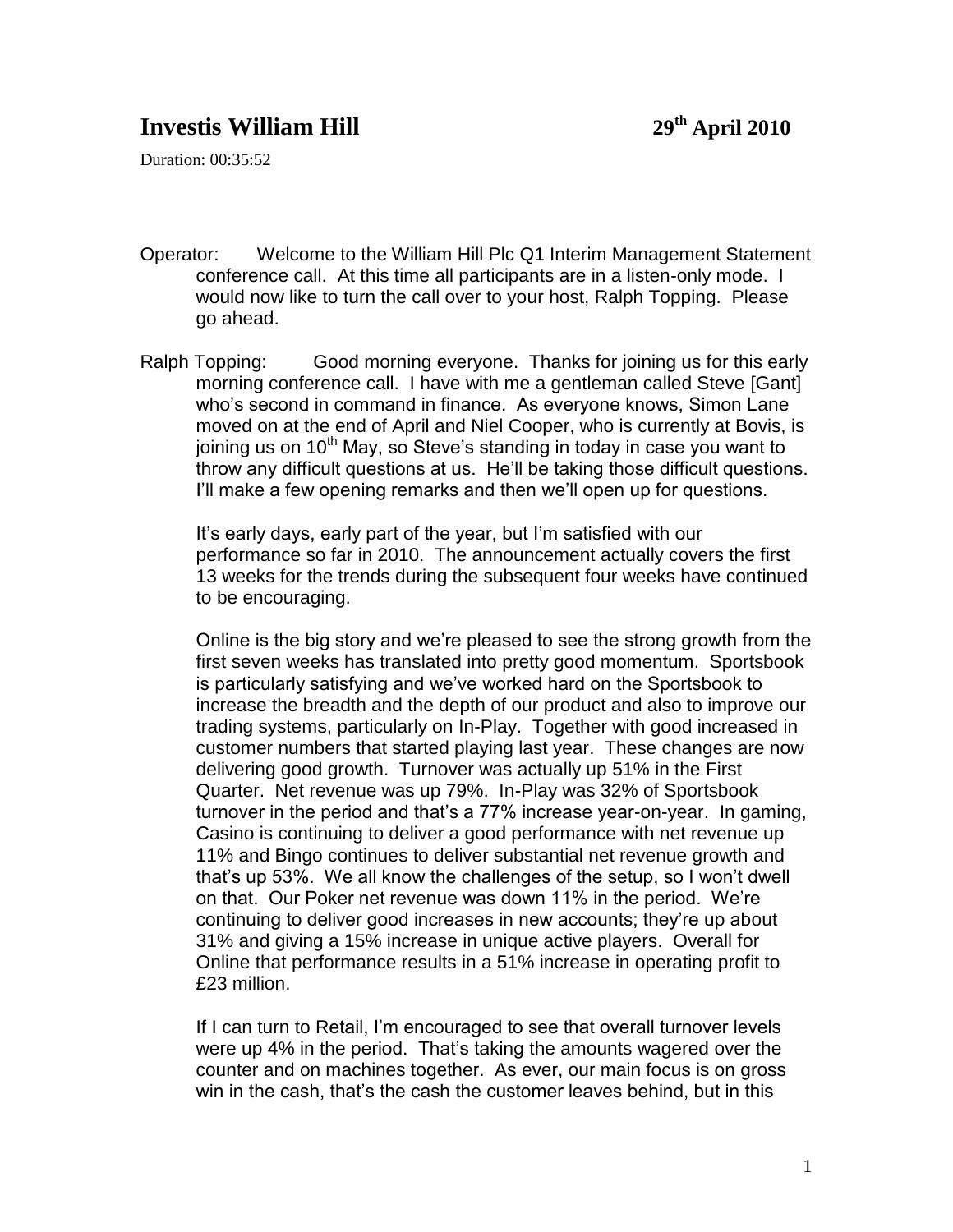climate I believe that turnover is a good measure of what I call patronage, so I'm pleased to see both [unclear] 2009 as a whole was broadly flat. Machines continue to do well; they're up 9% and I can confirm that whereas just over half the Storm cabinets have been rolled out by the end of 2009 Storm is helping the growth in the period. We actually completed the rollout on schedule and have more than 6,200 machines across the estate.

Over the counter gross win is down 11% with the margin sticking within our usual trading range at 17.7%. In fact, last year's margin was much, much higher at 18.8% and that's contributing to the decline in gross win. Amounts wagered were down 5% with a decline of pence per slip [proof] around about 3% and that compares with a decline of 6% a year ago. Neither of these sporting results nor the weather, apart from first five weeks, had a significant year-on-year effect in the period. As you'd expect from William Hill, we've continued to be tight on costs, in particular the pay freeze in Retail is continuing until October and that's helping us keep operating costs flat in the period.

On Telephone net revenue was flat on a higher margin. The costs have been tightly controlled so we're at a broadly breakeven position on Telephone with plans to address that in the rest of the year.

Overall that gives us Group net revenue growth of 1% and operating profit growth of 3%, which in my view in the current climate is a satisfying start to the year.

That's all I really want to cover this morning, so now I'd like to hand over the call moderator for questions.

- Operator: We will now begin the question and answer session. If you have a question, please press \*1 on your touchtone phone. If you wish to be removed from the queue, please press the # key. If you are using a speakerphone, you may need to pick up the handset first before pressing the numbers. Vaughan Lewis from Morgan Stanley is online with a question.
- Vaughan Lewis: On the Retail side it's good to see that the turnover's up; are you able to split that between football and spend per head at all, are you seeing customers come back into the shops yet?
- Ralph Topping: The only way I've got of doing it unfortunately is what we've got tagging our customers in terms of football [one], but I always look at Saturday and weekend performance as an indicator of the strength of the business. I've got to say there's been a rebound in our Saturday performance over the last four or five weeks especially. Whether you can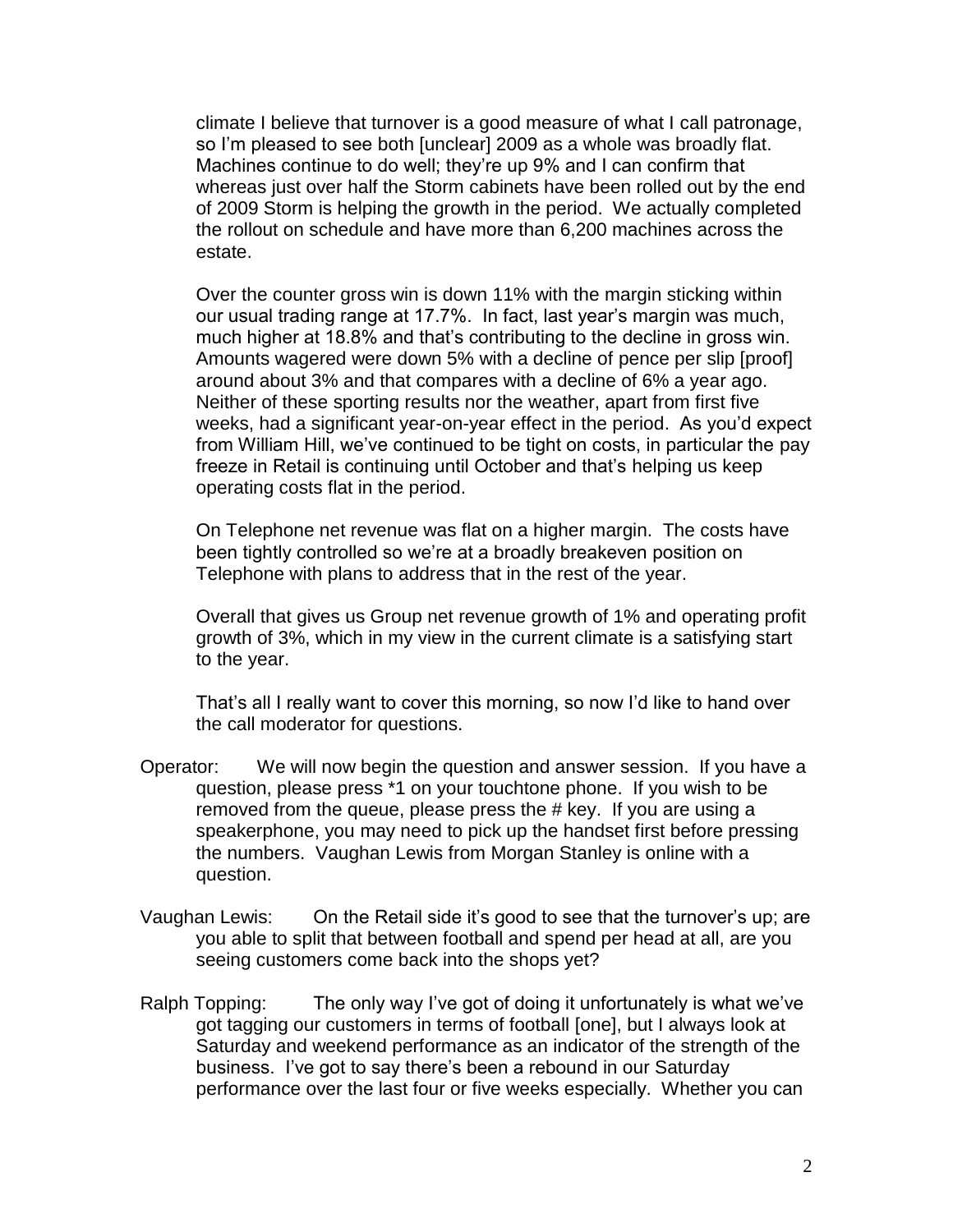read that in your trend for the rest of the year bearing in mind we've had during that period good racing in terms of Scottish Grand National, Whitbread, Lincoln Handicap, etcetera, and a very interesting run in the premier leagues. Whether you can read that across the rest of the year, only time will tell, but I'm pleased with the Saturday performance.

- Vaughan Lewis: Then on the Online side, the strong growth that you're getting in Bingo, is that on William Hill Bingo or is that on another brand?
- Ralph Topping: That's on our Bingo.
- Vaughan Lewis: Finally, on the Online side, have you made any comment about what you're expecting to do in France with the new regulations there and can you give any indication about the size of the French business today?
- Ralph Topping: I can say that our European business is about 20% of revenues; France is, as we all know, a big market, but I think when you've got an effective gross profit tax of about 65%, I think that calls for organisations to review the situation very closely and we're keeping our options open. I think France is probably at a similar stage definitely two years ago. The tax structure for sports betting is not conducive, not attractive at 65% effective rate, it's daft, and of course Casino has no licence and for the moment it's a wait and see on our part.
- Vaughan Lewis: You might be able to maintain your current customer base from offshore.
- Ralph Topping: I think it's an option that's left open to us at the moment and as and when we decide on anything we'll be very open with the marketplace, but at the moment, quite frankly, it's a wait and see.
- Jeffrey Harwood: I've got two questions on the Sportsbook. Was the strong growth base in the UK and in the international business and the improvement…
- Ralph Topping: I'll answer that before you go on, Jeffrey. The answer is yes and yes.
- Jeffrey Harwood: The improvement in the gross margin, obviously the In-Play margin's well up, but do you think there's been a structural improvement in the pre match margin too?
- Ralph Topping: Football, actually, over the first 13 weeks, the margin actually dropped in football. Is there a reason, any need to panic on that? No, there isn't. Our margin improvement, we saw strength in margin in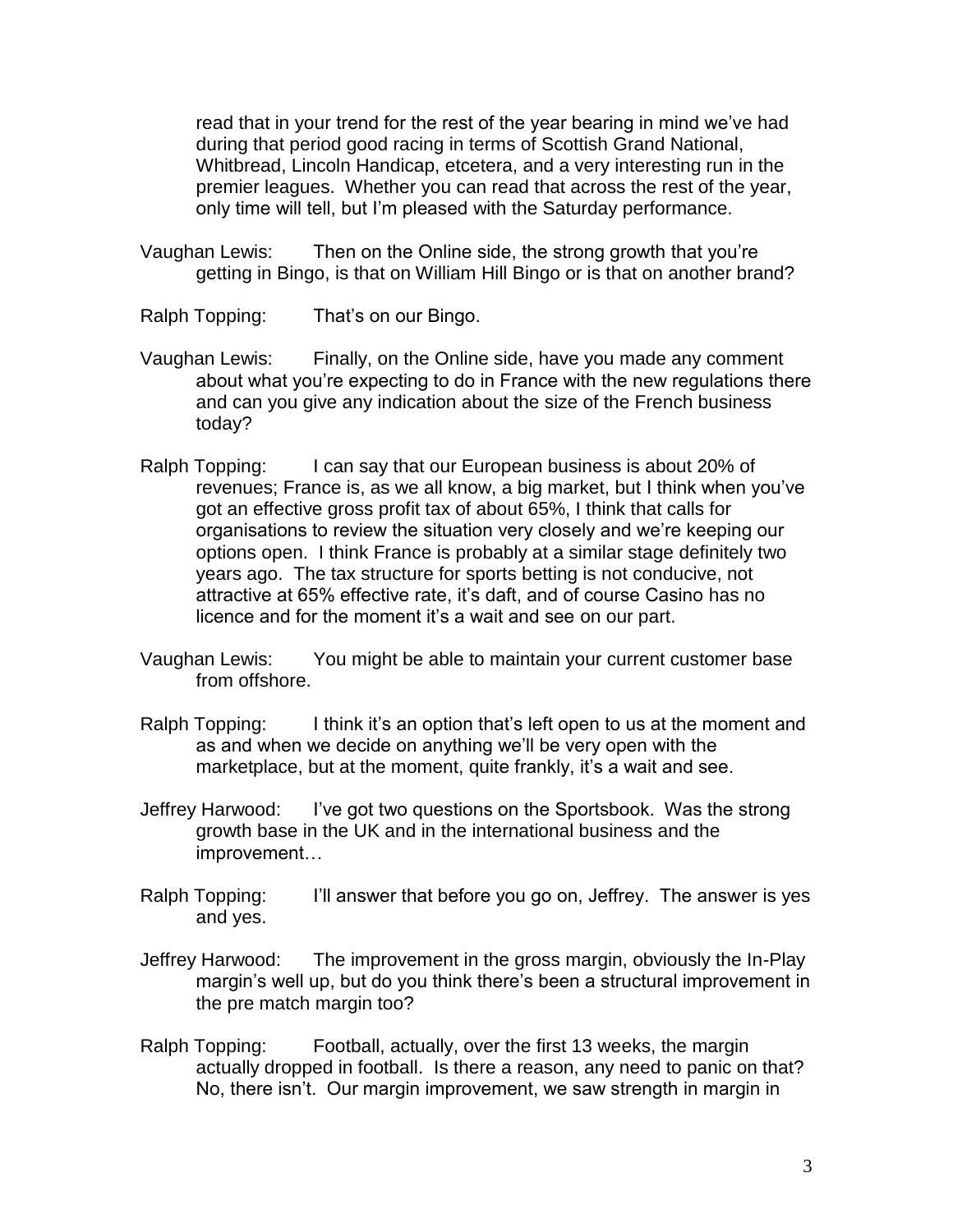horseracing products and in other sports. We're absolutely confident in our pricing now since we improved our research and development team and automated and are now in a position where we ought to make a lot in our pricing for [unclear] running, so I have no real concerns over the margin. I obviously expected the margin to [tickle] up and again it's fairly early in the year and I've no real concerns about the margin. I'm delighted to see the improvement, but lets see how it settles down over 52 weeks.

- Ed Birkin: Looking at Sportsbook, obviously you relaunched in December '08 and Q1 '09 was very patchy. You've obviously been making improvements continuously, but when do you think you'd call it properly up and running as in we have normalised comps versus very easy comps in the Sportsbook?
- Ralph Topping: There haven't been easy comps at all. I think we showed growth in Sportsbook First Quarter of last year year-on-year and I think we certainly didn't expect to see the growth that we've got at the moment and we're delighted with it and I think it shows that we're getting our [end] product ready and I think testing the breadth and depth of the product as well. I keep referring it to a kangaroo, the Sportsbook; we're growing the kangaroo tail on Sportsbook with more markets and more opportunities and we're seeing that reflected in the number of bets per customer and the volume of business that we're transacting, so I wouldn't say it's a weak comparative period last year. I don't know where people are getting that from. I think we saw the Sportsbook take off from about week 6 last year and we've seen a big increase in our business levels year-on-year, so I think they are in a normal trading period and I expect to see Sportsbook grow further as we go through the next two years.
- Ed Birkin: Current trading, are we right to assume that you haven't seen any improvement in Poker?
- Ralph Topping: Poker in the last few weeks has been not bad. It's perhaps been better than the figures we've been reporting and I tend not to look at figures for 25-day periods as some organisations do, but if I was looking at the last 25 days on our Casino, then we're very happy with our Casino over the last 25 days. It's showing good double digit growth year-on-year.
- Ed Birkin: Finally, your OTC has improved from 7 weeks to 13 weeks; can you tell us what the contribution from Cheltenham was. Is it effectively a good Cheltenham Festival, is it a differential between you're down 13% to down 11% or has it been a general improvement?
- Ralph Topping: You've got to watch with how Cheltenham gets hyped up. Cheltenham is a very busy period for us and we had a very good Cheltenham Festival this year, but the impact of Cheltenham on our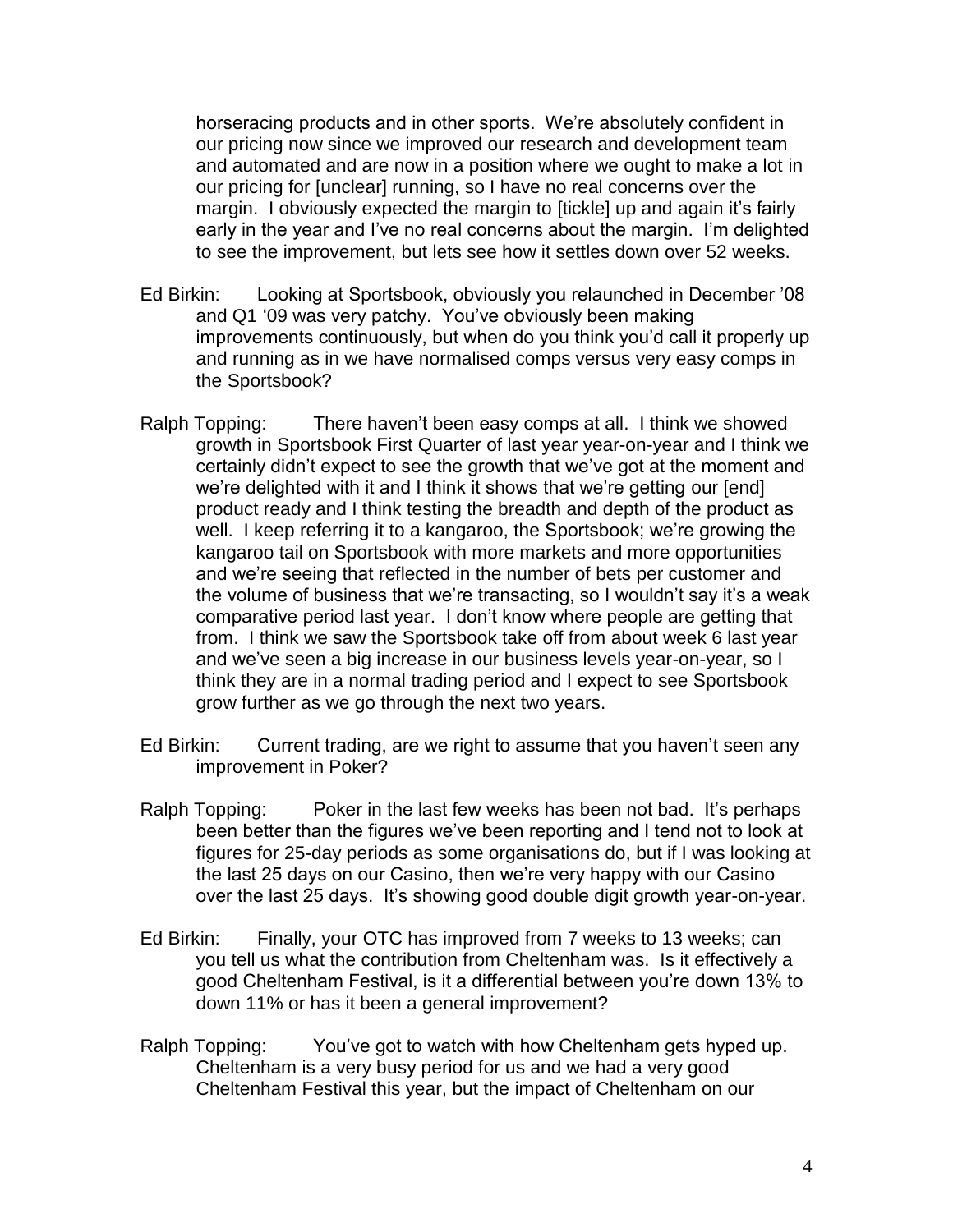numbers, I think we've had very good weeks apart from Cheltenham during that period of time, so I'm delighted with the overall performance. We had a good Cheltenham. It's better than having a bad one, I can tell you that.

- Ed Birkin: Finally, on your turnover, you said you think it's a good measure of patronage, but is that turnover not just partly a factor of recycling due a lower gross [room] margin in the quarter?
- Ralph Topping: I wish it was as simple as that. I used to subscribe to that theory. At this stage in the year I'm delighted to see a 4% increase in turnover. It's a bit unexpected for us and it's a sign that people are coming back into our shop, but are we seeing that greater [unclear]. I'll refer you to my earlier answer to the question. I think we're seeing indications, especially around Saturdays, weekends of increased patronage and machines are still growing and there's a bigger recycling effect in machines, I think, than maybe over the counter.
- Simon Zekaria: You mention in your statement that you're on track to meet your full year objectives. I wonder if you could just elaborate on that what those objectives are.
- Ralph Topping: Probably financial objectives; they're the most important ones. Any other objectives would go around … [unclear] to the business at the moment, so financial objectives.
- Simon Zekaria: Specifically, can you say the detail on those financial objectives; can you give more detail on that?
- Lyndsay Wright: We don't publish specific financial objectives, but there's a consensus out there which is that the Group EBIT level is at about 266 and the Board is comfortable with that level.
- Ralph Topping: That wasn't me talking in another voice; that was...
- Simon Zekaria: Who was that, sorry?
- Ralph Topping: Lyndsay, our IR Director.
- Mark Lloyd: I think you launched some localised sites in Italy, Greece and Germany around about Q1. I was wondering if you could give a little bit of colour on each as to what you're learning about each market. I don't know if I missed it at the start, but you've given the Retail amounts wagered. At the time of your prelims the amounts wagered OTC was -6 and I was wondering if you haven't already, what is it now?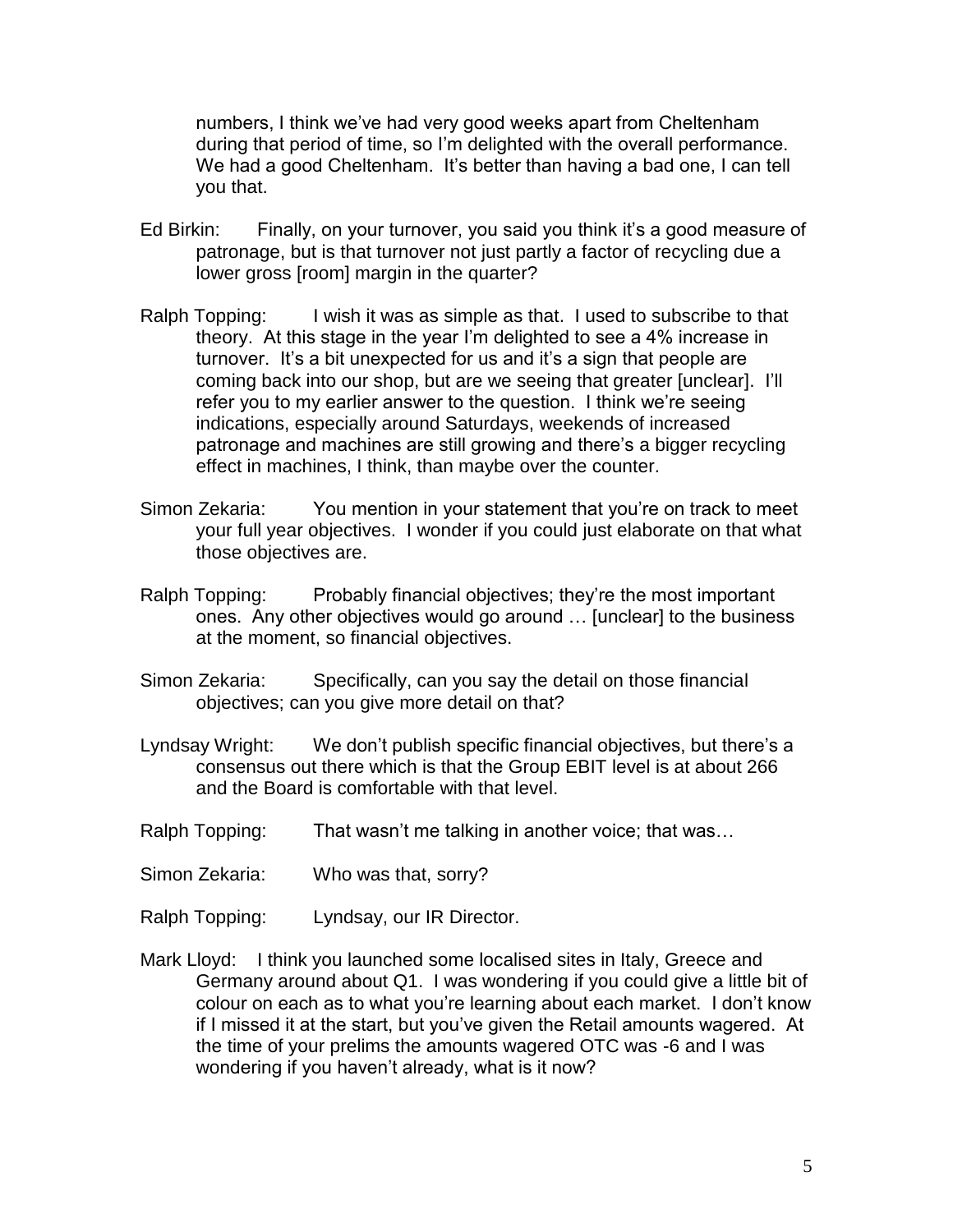- Ralph Topping: The OTC is -5. It's very early to say, but there was an earlier question which asked me about growth in other markets. I can say that where's the growth coming from? As you know, we're launching 21 localised markets this year. Some are doing better than others, but of the number that's been launched so far, I would say about we're seeing good numbers coming through from about four out of six that talk about [unclear] proportion, so 70% of an excess of where we thought we would be with that and a few are lagging behind, but again, I would go back and say it's very early stages, but some of the key markets we're doing well, Greece especially.
- Mark Lloyd: One final question: Sportsbook, it seems to have phenomenal growth at the moment, where do you think that's coming from?
- Ralph Topping: I always said that give us a platform, we had the brains in the business and sports betting is in our DNA and there was a frustration for a number of years and I still hope we could provide clients, because of a dalliance with NextGen and also we were on an old fashioned website because of our platform. I think the growth is coming from the increase in products, the depth of the product we're offering and the length of the kangaroo's tail now and the availability if In-Play betting and there's much, much more to come from us in this space, so I'm delighted with the numbers where we are in terms of Sportsbook. We're ahead of where I thought we'd be at this stage and there's continuing development work going on. In fact, we relaunched part of our business the other night to make it easier for clients to bet with us and using push technology, which we didn't make a song and dance about. It went out seamlessly and nobody noticed anything, any difference in terms of site performance and we've had good responses back from clients already as to how easier the site is to use. I think there are obviously incremental changes that were made. I do believe in depth and breadth of product and I do believe that the more product you put out, a greater choice you give the consumer, the more they respond to that. That to me is essentially what the internet's about and that's what our offerings are about.
- Mark Lloyd: Do you think you're taking it from other competitors or is it more of a transition from Retail to Online?
- Ralph Topping: No, I have a fairly fixed view on the Retail client going Online, which I don't fully subscribe to that viewpoint. I think the truth is there'll be a mix of things that'll be clients that we get from other businesses, but also there is an increasing number of people due to greater broadband penetration, they're now gambling online and the recreational players, the kind of people we're seeing are £5 to £10 to £20 clients. Our growth has not been driven by a large increase and large players; it's been driven by recreational clients and that's reflected in our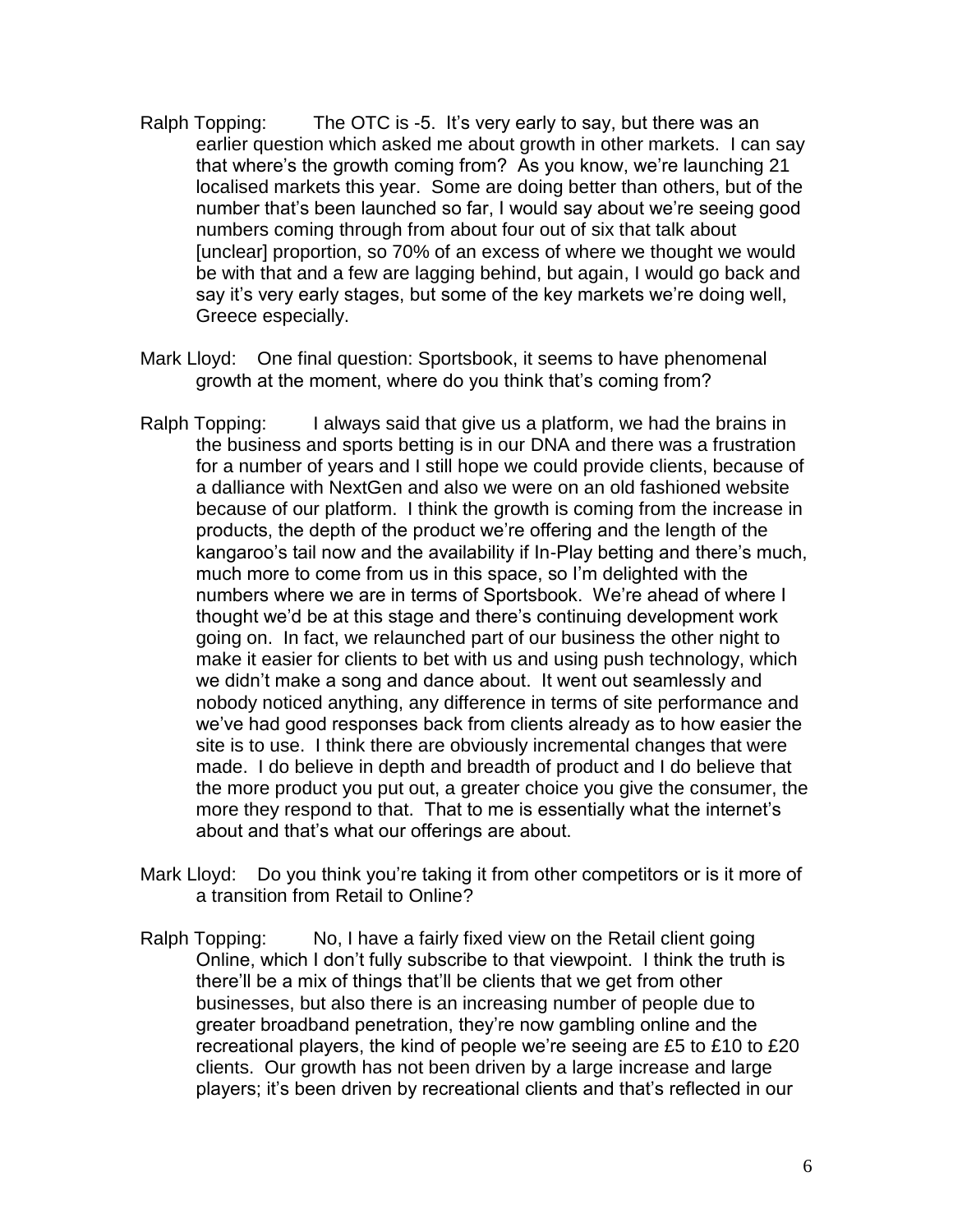growth in bets, which again is a great indication of increased patronage, so you've got to look at the two together, increase in bets and an increase in the number and turnover run, so all in all we're ahead of where I thought we'd be, delighted with the progress and we'll pick up.

- Nigel Parsons Evolution: Last time I asked you this question about the online management incentives, you said you were reviewing them. Have you considered what you wanted to do and why? What is your conclusion and why have you come to that conclusion?
- Ralph Topping: We've adjusted the numbers, but not up; we've set a different target for the guys, which I think takes into account the effect of year 1. It is a much more sensible target for year 2 through to 5. It is still a tough target for them and I think they will be doing well to hit that target. It is a stretched target for them.
- Nigel Parsons: Will you be publishing those details eventually.
- Ralph Topping: I don't think so; I don't think I've got any plans to publish those details at the moment.
- Nigel Parsons: It was in the prospectus originally, wasn't it?
- Ralph Topping: Only if we do a prospectus; I don't think we have any plans to do that.
- Tej Randhawa Citi: A question on your machine side; I think last time round obviously you were reporting current trading plus 7%. If you look at the last 6 weeks it has obviously improved a lot further since that. Can you give us an idea how your Storm cabinets are performing against your non-Storm cabinets?
- Ralph Topping: It is +4% round about; not a lot in it but it will be round about 3-4% difference.
- Tej Randhawa: 3-4%; and that growth that you're seeing is still mainly being driven by Storm, or are there any other intangible factors involved in that growth?
- Ralph Topping: I think machines are available every minute of our working day and I think increasingly there are people who are being attracted to machines, the smaller staking clients, but they're still playing the machines. It is an increase in the popularity of machines, driven by the availability of the machine, which we are delighted with. We've actually got damn good machines as well, and very good games on them. Whether or not we are getting clients from other businesses, I have no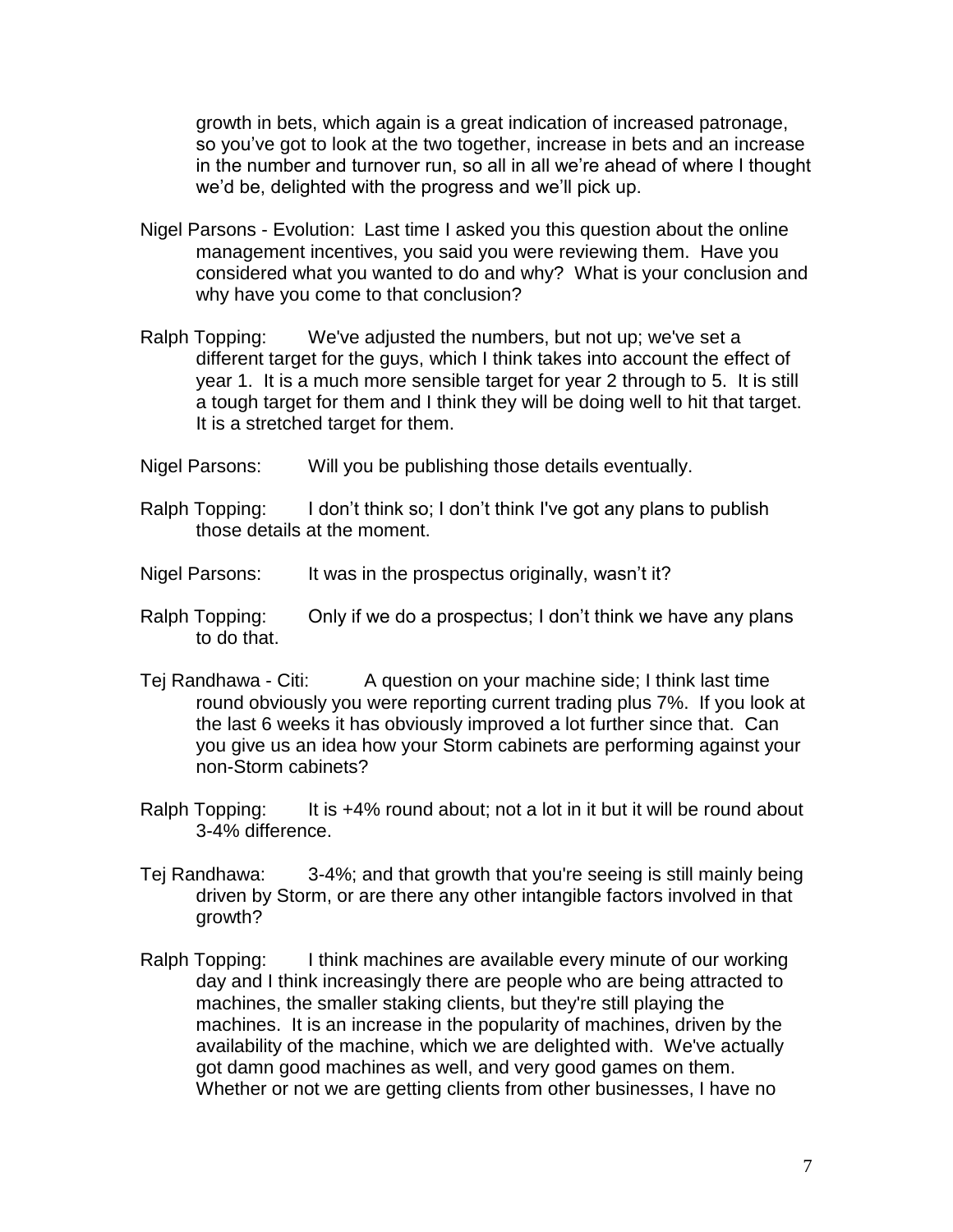way of marking clients to identify them as Ladbrokes punters or Betfred punters. It would be much easier if we adopted that indelible ink marking on people's heads so that we could confirm that or not, but we haven't put that into practice yet. The growth has been there and it has been growth year-on-year for the last 3 or 4 years, which we're pleased with. The last 7 weeks is up about 7-8%, from memory.

James Hollins – Daniel Stewart: Firstly, I wonder if you could give me an idea if you've been caught up in any of the rumoured problems in Europe of payments providers walking away from the online business.

Ralph Topping: I'll tell you that is 'no'.

James Hollings: Great; secondly, are you and your debt providers comfortable enough with your current financing and outlook to look at some mid-scale acquisitions?

Ralph Topping: 'Yes' is the answer to that.

- Nigel Hicks Liberum Capital: Have you seen any disruption whilst you've done the roll-out of Storm in the First Quarter?
- Ralph Topping: There is always an adjustment period; business has dipped but I have to say with a strong roll-out it has been much less than usual.
- Nigel Hicks: A Storm that was in before the end of the year would have done better than whatever was in there during the changeover period?
- Ralph Topping: Usually it is a 4 or 5 week period where you see a dip as people get used to the system. We haven't seen that 4 or 5 week dip at all; it has been a much shorter period.
- Nigel Hicks: Can you give what the average machine numbers were in Q1 and the gross win per machine per week?
- Ralph Topping: I think I can come back to you on that ... Steve is looking through a book, Nigel. Have you another question while we are waiting?
- Nigel Hicks: It is probably one for Neil Cooper when he is there, rather than you in the interim FD role…

Ralph Topping: Shall we wait?

Nigel Hicks: It is just that the cost of your debt, I would say, is higher than the cost of your equity; and I wonder if you can keep coming through with the online growth that we are seeing and if retail obviously hits weaker comps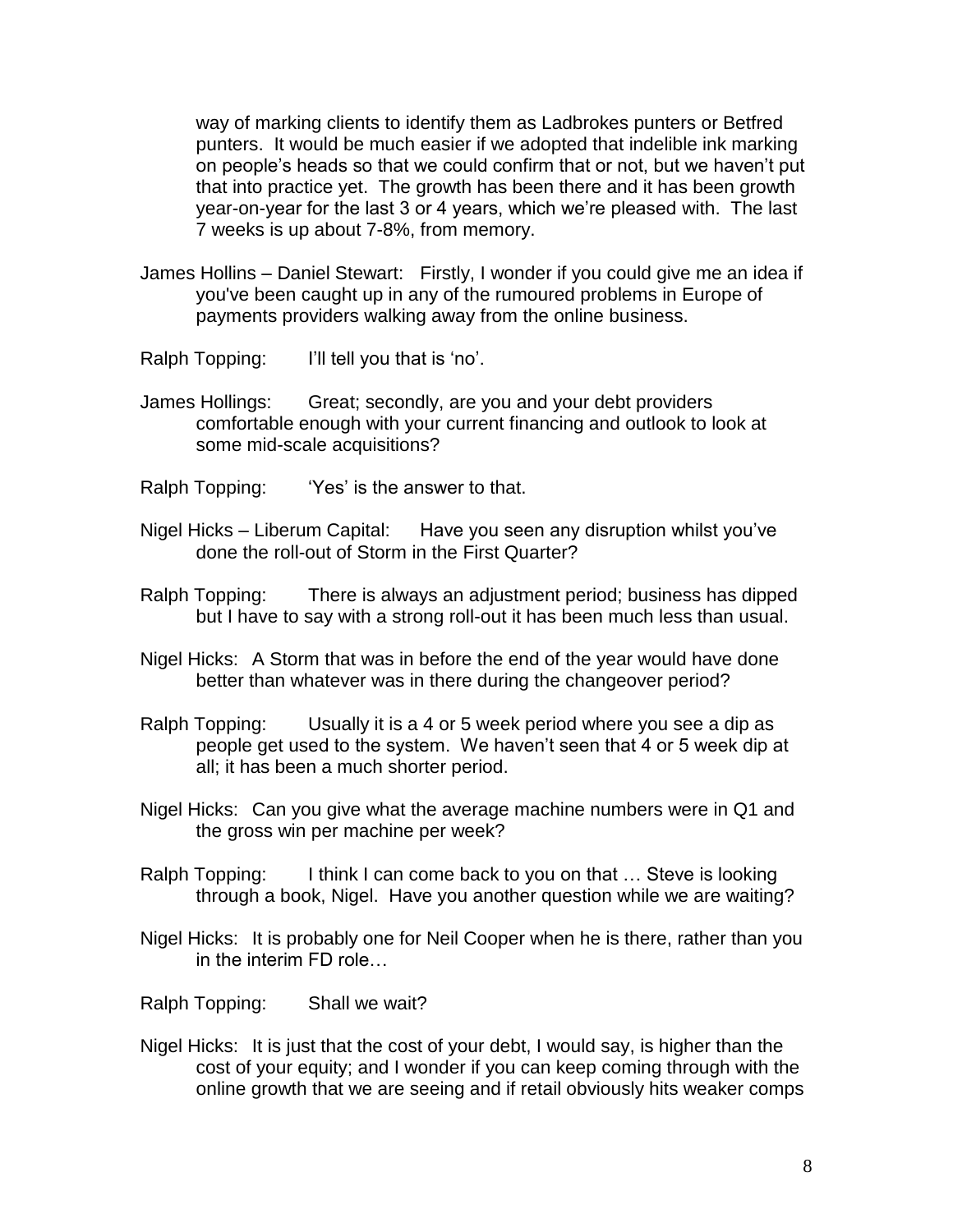going forward certainly in the next 6 months, whether it is something you should consider. It is not often people's debt is more expensive than their equity.

Ralph Topping: I think it is one of the issues that Neil will be looking at when he does join; I think happy after he has got his feet under the table, a couple of months for him to … he won't be going out and meeting people; it is one of the questions you should pose to him once he has had a bit of time to sit down and think about things. He is in here, he'll do a different kind of job from the one we asked Simon to do over the last 2 or 3 years. The figure for machines is 814.

Nigel Hicks: 814; and the average number?

Ralph Topping: It is 8767, give or take 1 or 2.

Nigel Hicks: The 814 is compared with…?

Ralph Topping: With last year's 758.

Nigel Hicks: We haven't actually seen Q1 numbers previously; thank you.

- David Jannings Davies: Given the very strong growth in the online sports book, Ralph, what do think the scope is to increase cross-sell of gaming products? Is the focus right now very much on growing your sports betting customer base before being more aggressive in terms of cross-sell?
- Ralph Topping: Cross-sell at the moment is pretty good, because I think we've got more flash games now, easy download games, which we are showing a great increase in our business there. As we develop our CRM proposition and as we put more flash games out on the site and we've got more branded games out there as well now, then I think we're confident we will see that number grow.

So cross sell has always worked for us; we have always believed that the sports book is the calling card for casino and games, and so it proves to be, but I think there's more that can come out of that business there with flash based games.

Nigel Parsons: Ralph, is your decision to cut your online management incentives linked to a changing view of the outlook for Poker?

Ralph Topping: No.

Nigel Parsons: What's it linked to?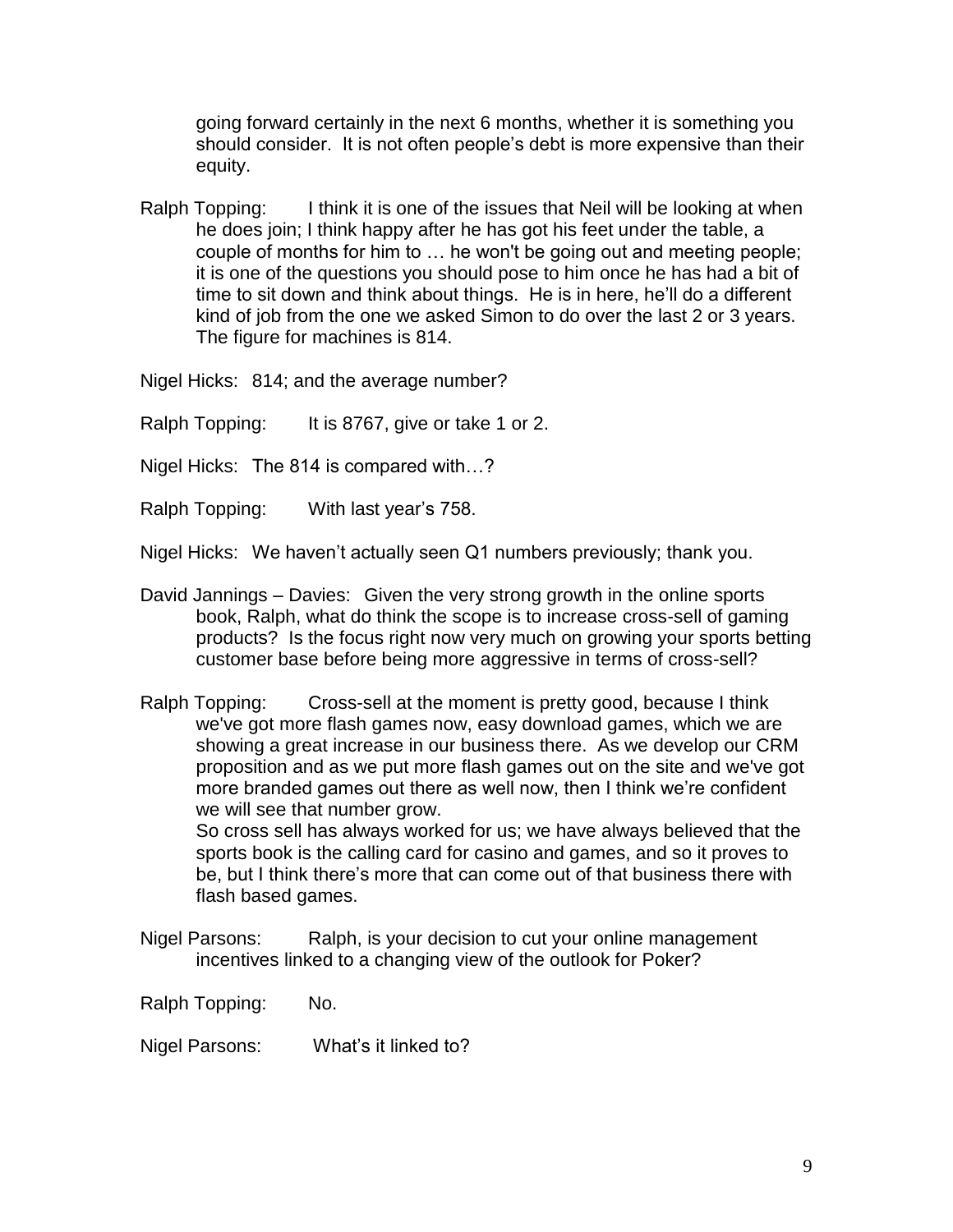Ralph Topping: In terms of changing ... it's very important to keep brains in the business; it's very important to keep people with ability in the business. I've always said that William Hill is run by no more - at any point in time no more than 12 people have an influence on William Hill – significant influence on the direction of William Hill at any one point in time. Where we sit at the moment, we've probably got six or seven people within our management team overall that are sitting in our Gibraltar business and our Tel Aviv business, that are important to the future of that business, and we want to retain them. In readjusting our incentive scheme we had to take that into account; you lose two to three of these people and you do yourself particular damage; so there has to be an upside for the people who are working in this business; we have to take a more entrepreneurial approach, and the bonus system reflects that.

You know something – these guys will earn more than I do.

- Nigel Parsons: I've heard that they could make themselves multi-millionaires.
- Ralph Topping: Yes, these guys will earn more than I do. If these guys hit the numbers we're talking about, it's a small number of people and they can share in the upside of the business. Personally speaking, I'm delighted to see if that happens.
- Nigel Parsons: Have they been bid for by other organisations? Is that part [of your] response?
- Ralph Topping: Look, this is a very small pool and whatever they do privately I'm sure they've had approaches from other organisations, but what we do in terms of remuneration, basic salary, annual incentives and long-term incentives, I think are better than the marketplace. The other thing you've got to remember about our environment at the minute; we've worked very hard on this. We've changed the culture significantly in the last two or three years and William Hill is a much more appealing place to work for people than it perhaps was three or four years ago. Incentive arrangements are all part of that, but the work environment is important as well. They're working with smart people; smart people like working with smart people. I'm sure it's the same at your organisation.

Nigel Parsons: [Lately].

Ralph Topping: Absolutely, I agree.

Nigel Hicks: I think I maybe missed the date that you gave out on Football and Horse margins in the Quarter.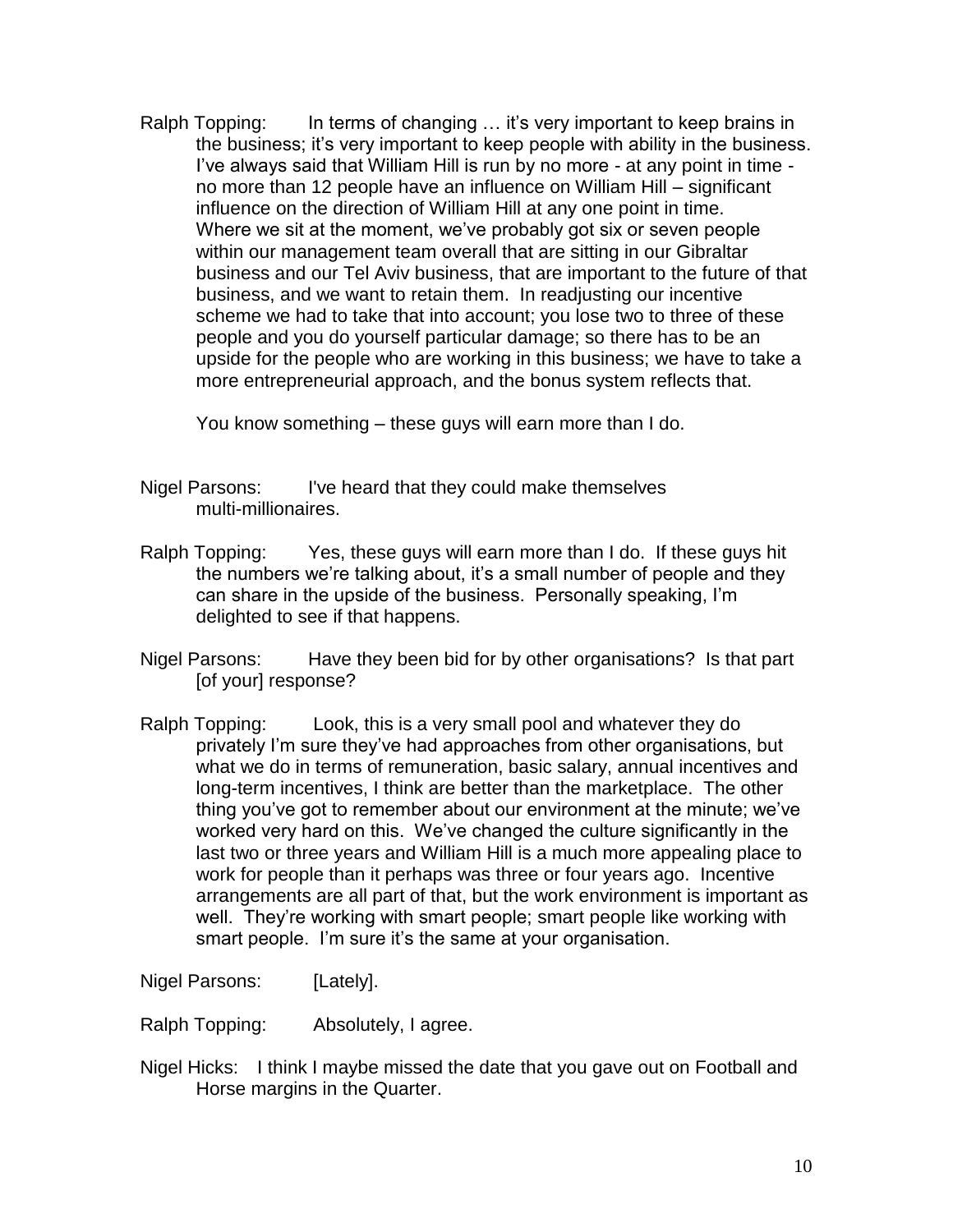- Ralph Topping: I don't think we gave it out, so I don't think you missed it. Horse racing margin was up I think 1% and Football … we're normally expecting Football margins to be about 20-25%. It's currently about 20% at the moment – at the 20% or just over 20% at the moment, so it's lighter than usual.
- Nigel Hicks: Have you seen anything particularly in April because weren't they quite … there were lots of wins by the big three in the run in last year in the Premiership; it's been a bit more mixed this year; is it helpful?
- Ralph Topping: Well not really, no; I don't look at too short a period, Nigel, I think. I'm neither up nor down with the football performance in that short a timeframe, but I haven't actually been sitting there depressed on a Saturday night in my croft up in Scotland as I watched the results coming in, so nothing to report there, Nigel, that's given me any concern.
- Nigel Hicks: The numbers you gave us last year were the two months more or less to the end of Feb, and you had something like a 20.2% margin. That's where the damage was done in terms of relative to this year's Q1 against Q1 last year.
- Ralph Topping: I think that was number, yes, and when you look at where we were in terms of – although I'm not going to play down, or play up rather, the impact of the weather, because overall the number of fixtures that were cancelled were probably pretty much the same, but the impact on the period was generally the first five weeks and last year was when we had the higher margin at 20.2.
- Nigel Hicks: You're clearly now going into weaker comps, certainly for the next six months, on margin?
- Ralph Topping: Yes, yes.
- Roohi Siddiqui: Good morning; I have two questions if I may I'll make them short. The first thing is on your average weekly gross win in machines. You gave a figure of 758 for last year as a whole. Could you give us a sense of whether that was different between the Quarters, or sort of broadly the same?
- Ralph Topping: That was year-to-date last year and the year-to-date this year is 814, so it wasn't for the year as a whole. Sorry, what was your supplementary?
- Roohi Siddiqui: The number of shops in the UK and your overall estate; what are you sort of targeting for 2010, the increase in shops?